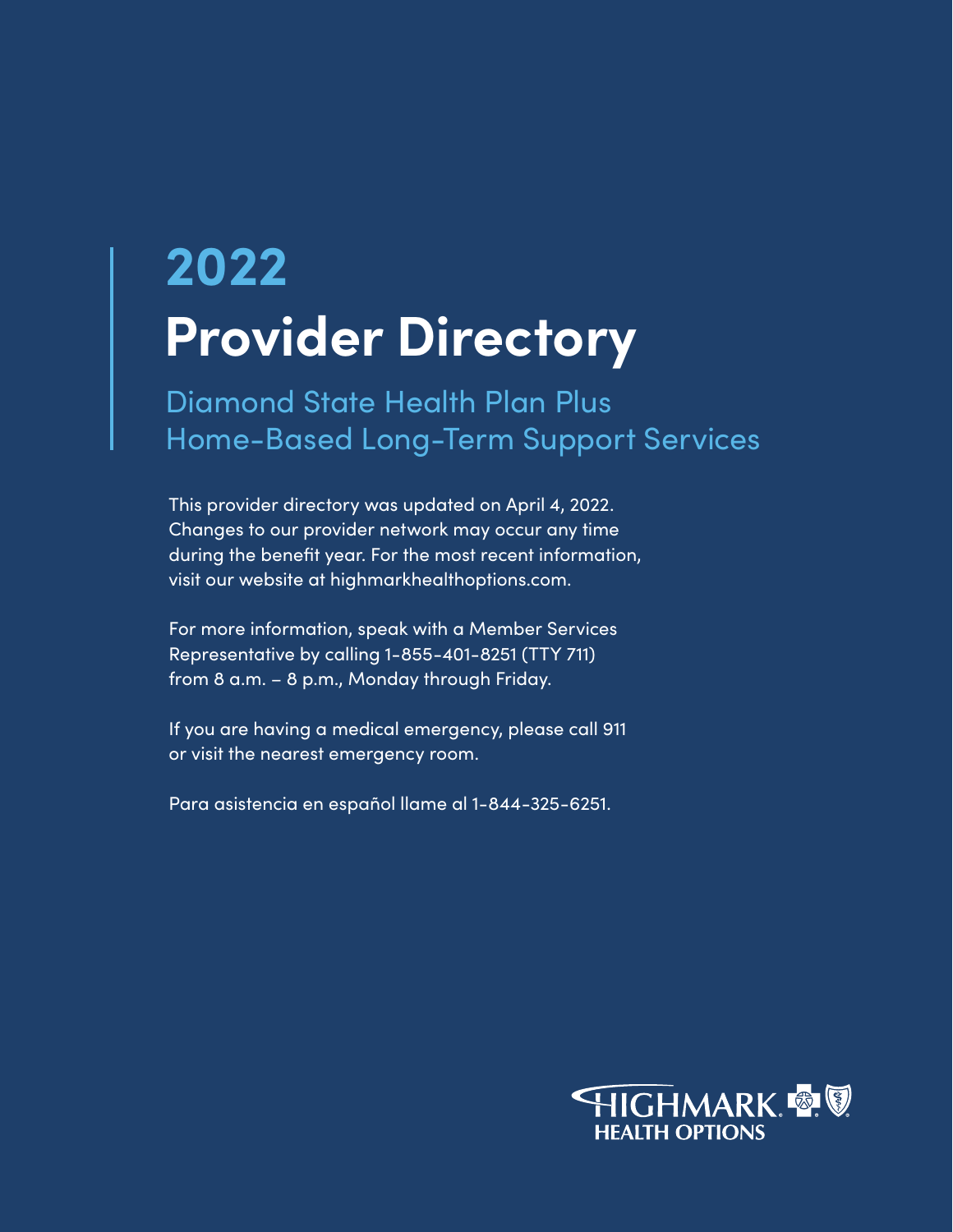## **Contents**

## Kent

## **New Castle**

## **Sussex**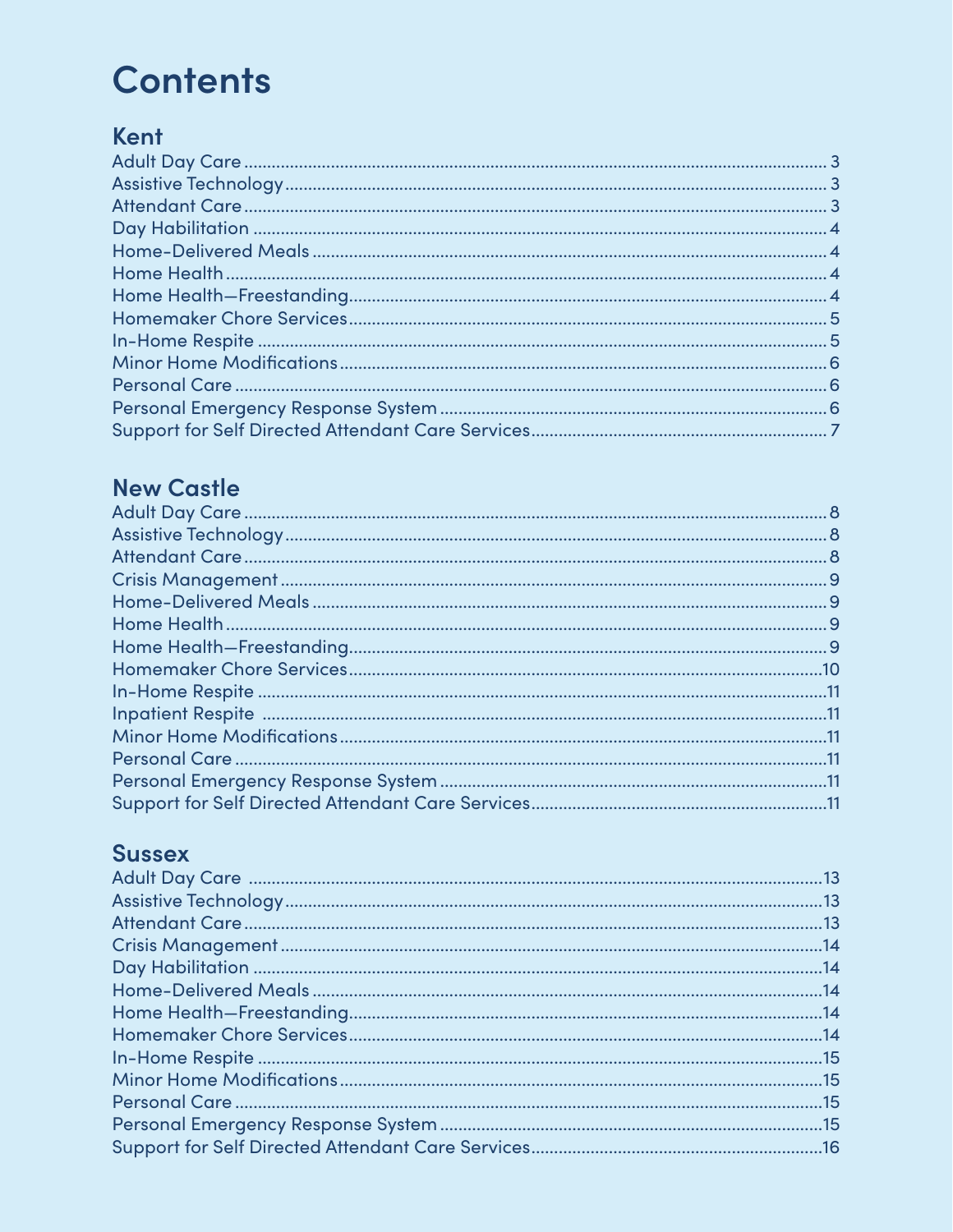**KENT | 3**

#### **Kent**

#### **Adult Day Care**

Easter Seals of DE and MD Eastern Shore Phone: 302-324-4444 Fax: 302-324-1299

Modern Maturity Center Phone: 302-734-1200 Fax: 302-674-1265

Point of Hope Phone: 302-731-7676 Fax: 302-731-7477

Silvercare Adult Daycare Phone: 484-470-6500 Fax: 610-886-4158

Weston Adult Day Care Center Phone: 302-328-6425

#### **Assistive Technology**

1st State Accessibility Phone: 844-663-4396 Fax: 844-663-4396

Crisis Connect Phone: 302-467-3977

Independence Prosthetics Orthotics Newark Phone: 302-369-9476

#### **Attendant Care**

Addus HomeCare (Delaware) Phone: 302-222-7087 Fax: 302-424-4974

Always Best Care of Delaware Phone: 302-409-3710 Fax: 302-351-7172

Amada Senior Care Phone: 302-272-9500

Amazing Home Care Agency Phone: 302-703-3900 Fax: 302-366-4744

Americare Home Solutions Phone: 302-747-7424 Fax: 302-747-7043

At Home Care Agency Phone: 302-883-2059 Fax: 302-883-3801

Blue Ridge Home Care Phone: 302-397-8211 Fax: 302-510-4627

Carpevita Home Care Phone: 302-482-4305

Cheer Phone: 302-854-9500 Fax: 302-856-5451

Comfort Keepers Phone: 302-322-6717 Fax: 302-322-6487

Dependable Community Home Care Phone: 302-525-6911

Easter Seals of DE and MD Eastern Shore Phone: 302-324-4444 Fax: 302-324-1299

Edlyncare Phone: 302-376-6279

Four Seasons Healthcare Phone: 302-358-2114 Fax: 610-552-9619

Greater Works Companion Care Phone: 302-384-7861 Fax: 302-384-7863

Griswold Home Care Phone: 302-456-9904 Fax: 302-691-5666

Griswold Special Care Phone: 302-644-6990 Fax: 302-644-6847

Home Helpers and Direct Link of Wilmington Phone: 302-746-7844 Fax: 866-734-1450

Home Instead Senior Care Home: 302-697-6435

Homewatch Caregivers of Delaware Phone: 302-442-4260

Homewell Care Services Phone: 302-467-3443 Fax: 302-467-1721

Ingleside Home Health Care Phone: 302-575-0250 Fax: 302-575-9955

Interim Healthcare of DE Phone: 302-322-2743 Fax: 302-328-5086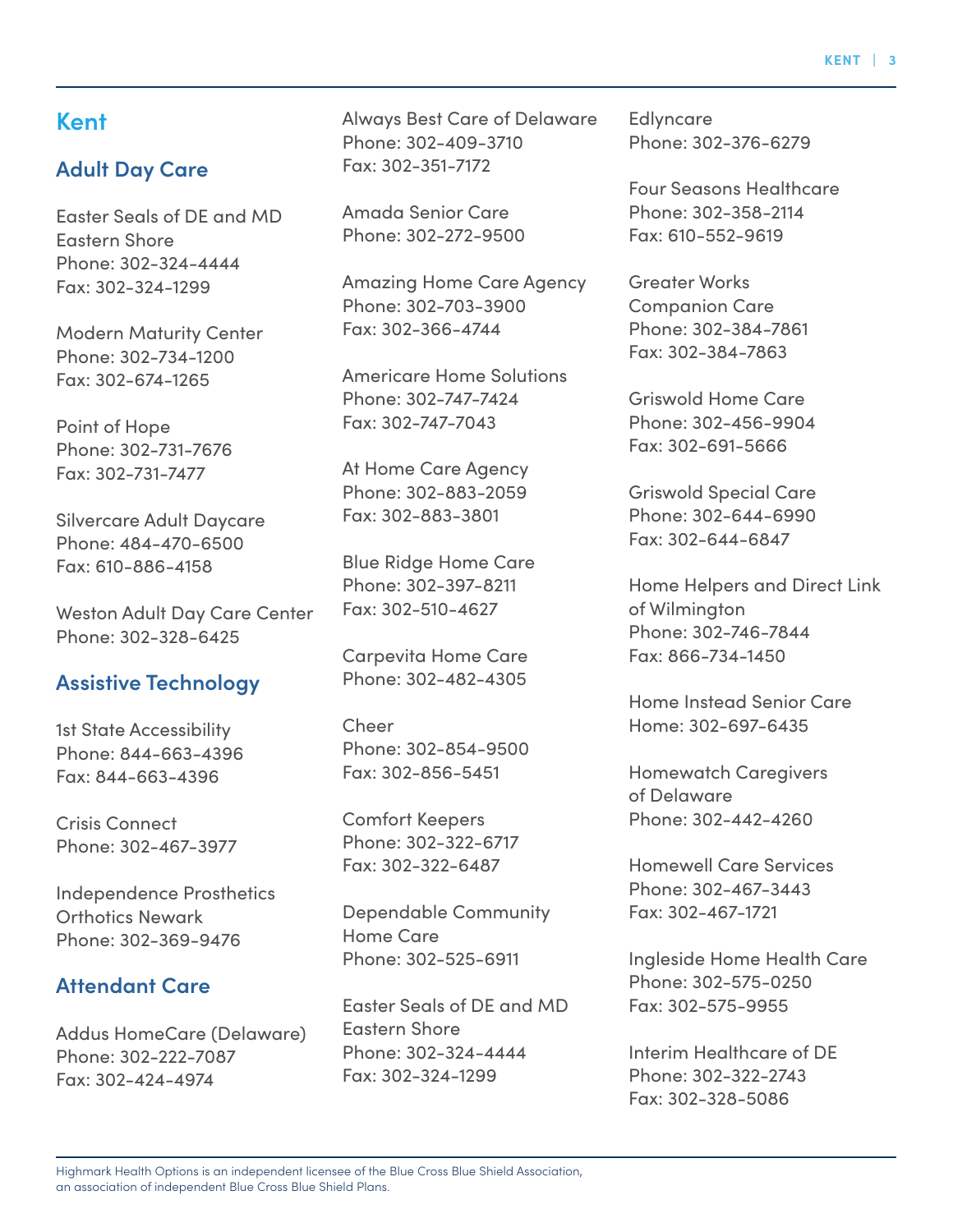Interim Personal Care and Support Phone: 302-322-2743 Fax: 302-328-5086

Lean On Me Caregiving Phone: 302-232-3113

Neighborly Home Care Phone: 302-650-5699 Fax: 610-744-4148

Open Heartz Care Phone: 302-433-6613

Open Systems Healthcare Phone: 302-298-3260 Fax: 302-397-2793

Patriot Home Health Care Phone: 302-467-3535 Fax: 302-394-8998

Reliable Aid Phone: 302-689-3240 Fax: 855-631-3999

Senior Home Help Phone: 302-538-6027 Fax: 302-387-1581

Shorecare of DE Phone: 888-482-8201 Fax: 888-330-8395

Solution On-Call Services Phone: 302-353-4328 Fax: 302-502-3356

Tailored Care Phone: 302-697-1633 Fax: 866-397-8966

Trinity Home Health Care Phone: 302-838-2710 Fax: 302-838-2401

VHS Phone: 302-724-5954 Fax: 302-380-7666

We Care Home Care of DE Phone: 302-663-1125 Fax: 302-663-1122

#### **Day Habilitation**

Kent Sussex Industries Phone: 302-422-4014 Fax: 302-422-5848

#### **Home-Delivered Meals**

Independent Living Systems Phone: 305-262-1292

Modern Maturity Center Phone: 302-734-1200 Fax: 302-674-1265

Mom's Meals Phone: 877-508-6667 Fax: 515-266-6120

#### **Home Health**

Bayada Home Health Care Phone: 800-305-3000 Fax: 877-572-4137

#### **Home Health**— **Freestanding**

Addus Homecare Phone: 302-424-4842 Affinity Home Care Services Phone: 302-264-9363

Aston Home Health Phone: 302-421-3687

Aveanna Healthcare Phone: 302-504-4101

Bayada Home Health Care at Bayhealth Phone: 302-213-5030 Fax: 302-213-5033

Bayada Home Health Care Phone: 800-305-3000 Fax: 800-705-1429

Beebe Home Health Agency Phone: 302-934-5830 Ext 2026

Care at Home of Delaware Phone: 302-502-7138

Caring N Action Nursing Agency Phone: 302-368-2273

Caritas Home Health Services Phone: 302-525-6331 Fax: 888-214-2867

Christiana Care Vna Phone: 302-323-8200

Edlyncare Phone: 302-376-6279

Interim Healthcare of Delaware Phone: 302-322-2743

Maxim Healthcare Services Phone: 302-734-9040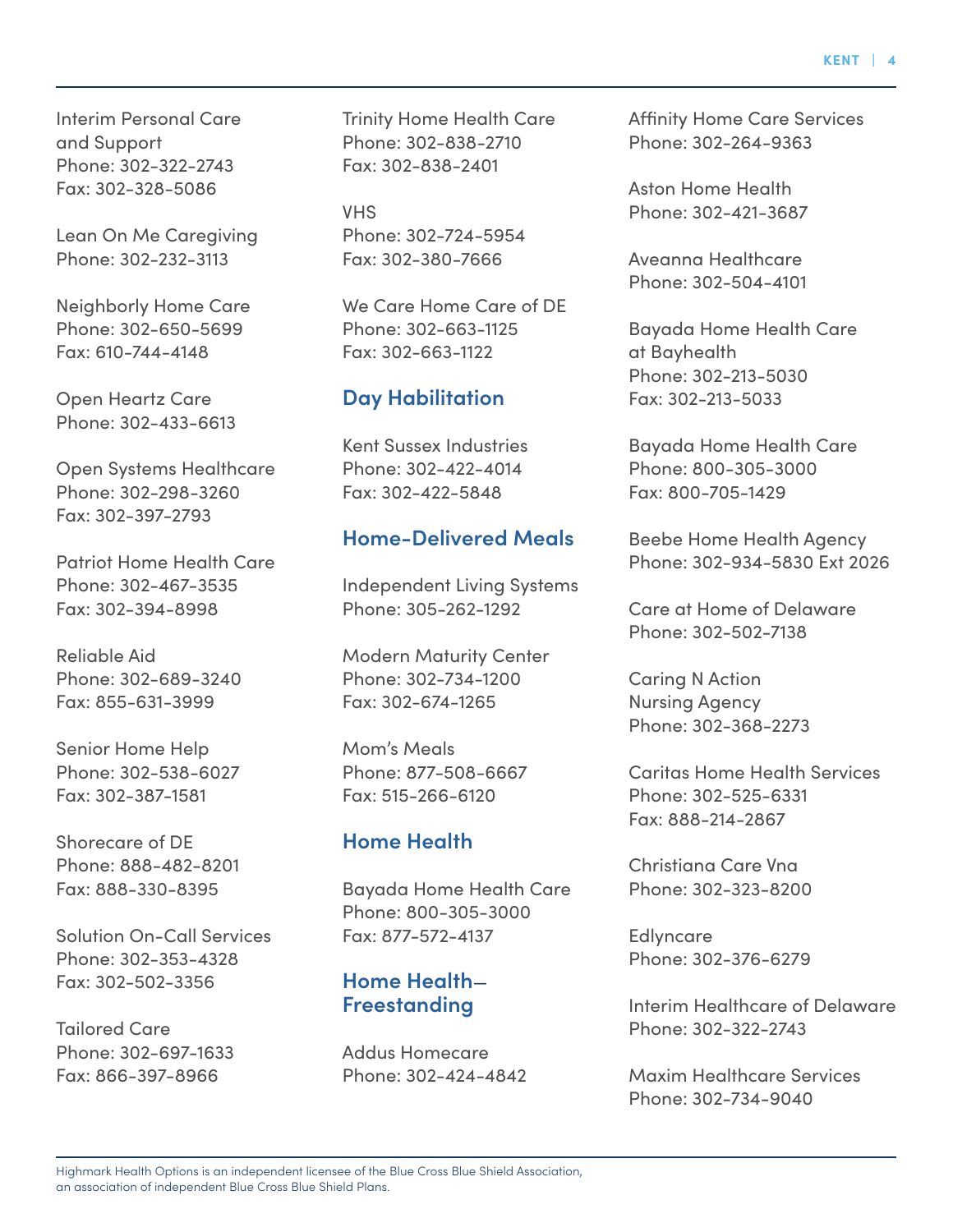Mirage Health Services Phone: 302-349-7227 Fax: 302-317-9079

Patriot Home Health Care Phone: 302-467-3535 Fax: 302-397-8771

Peninsula Home Care at Nanticoke Phone: 302-629-4914

Preferred Home Health Care and Nursing Services Phone: 302-732-1900 Fax: 833-246-9061

Silver Lining Home Healthcare Phone: 302-724-7902 Fax: 855-631-4365

Steps Homecare Services Phone: 302-803-5354

Summit Orthopaedic Home Care Phone: 302-703-0800

Trinity Home Health Care Phone: 410-620-9366 Fax: 302-838-2401

Unity Healthcare Services Phone: 302-698-6312 Fax: 302-264-4716

VHS Phone: 302-724-5954

#### **Homemaker Chore Services**

Addus Homecare (Delaware) Phone: 302-222-7087 Fax: 302-424-4974

Always Best Care of Delaware Phone: 302-409-3710 Fax: 302-351-7172

Amada Senior Care Phone: 302-272-9500 Fax: 302-691-9690

Aveanna Healthcare Phone: 302-504-4101 Fax: 302-504-4112

Bayada Home Health Care Phone: 302-736-6001 Fax: 973-909-0028

Blue Ridge Home Care Phone: 302-397-8211 Fax: 302-510-4627

Delaware Caregivers Phone: 302-266-4435

Dependable Community Home Care Phone: 302-525-6911

**Edlyncare** Phone: 302-376-6279

Empathy Home Care Phone: 302-722-1538

Griswold Home Care Phone: 302-456-9904 Fax: 302-691-5666

Home Helpers and Direct Link of Wilmington Phone: 302-746-7844 Fax: 866-734-1450

Homewatch Caregivers of Delaware Phone: 302-442-4260

Incredible Home Care Phone: 888-418-2221 Fax: 302-429-5806

Interim Personal Care Phone: 302-322-2743 Fax: 302-328-5086

Macklyn Home Care Phone: 302-691-3217

Neighborly Home Care Phone: 302-650-5699 Fax: 610-744-4148

Open Heartz Care Phone: 302-433-6613

Radnon Home Care Phone: 302-660-7600 Fax: 302-504-8448

Senior Home Help Phone: 302-538-6027 Fax: 302-387-1581

VHS Phone: 302-724-5954 Fax: 302-380-7666

Visiting Angels Dover Phone: 302-751-3324 Fax: 302-256-7223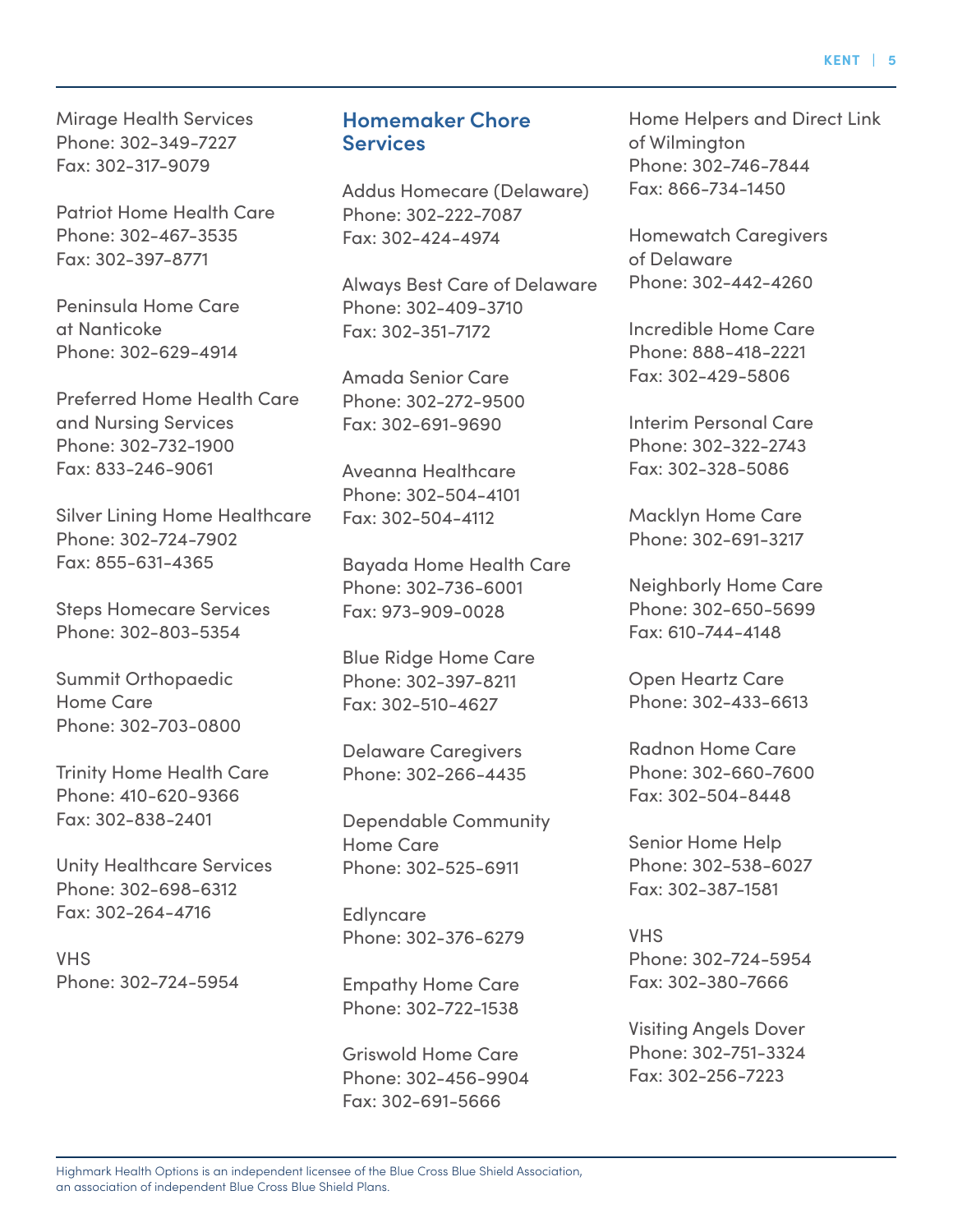Visiting Angels of Sussex, DE Phone: 302-329-9475 Fax: 866-606-3460

We Care Home Care of Delaware Phone: 302-663-1125 Fax: 302-663-1122

#### **In-Home Respite**

Addus Homecare (Delaware) Phone: 302-424-4842 Fax: 302-424-4974

Always Best Care of Delaware Phone: 302-409-3710 Fax: 302-351-7172

Amada Senior Care Phone: 302-272-9500 Fax: 302-691-9690

Amazing Home Care Agency Phone: 302-703-3900

Bayada Home Health Care Phone: 302-736-6001 Fax: 973-909-0028

Blue Ridge Home Care Phone: 302-397-8211 Fax: 302-510-4627

Delaware Caregivers Phone: 302-266-4435

Edlyncare Phone: 302-376-6279

Griswold Home Care Phone: 302-456-9904 Fax: 302-691-5666

Home Helpers and Direct Link of Wilmington Phone: 302-746-7844 Fax: 866-734-1450

Incredible Home Care Phone: 888-418-2221 Fax: 302-429-5806

Interim Personal Care Phone: 302-322-2743 Fax: 302-328-5086

JEVS Human Services Phone: 800-610-7910 Fax: 866-856-0752

Lean On Me Caregiving Phone: 302-232-3113

Macklyn Home Care Phone: 302-691-3217

Neighborly Home Care Phone: 302-650-5699 Fax: 302-658-5889

Open Heartz Care Phone: 302-433-6613

Reliable Aid Phone: 302-689-3240 Fax: 855-631-3999

Senior Home Help Phone: 302-538-6027 Fax: 302-387-1581

VHS Phone: 302-724-5954 Fax: 302-380-7666

Visiting Angels New Castle County Phone: 302-691-8700

Visiting Angels of Sussex, DE Phone: 302-329-9475 Fax: 866-606-3460

We Care Home Care of Delaware Phone: 302-663-1125 Fax: 302-633-1122

#### **Minor Home Modifications**

Clark Contracting Phone: 302-765-2228 Fax: 215-717-4610

#### **Personal Care**

Griswold Special Care Phone: 302-644-6990 Fax: 302-644-6847

Radnon Home Care Phone: 302-660-7600 Fax: 302-504-8448

#### **Personal Emergency Response System**

1st State Accessibility Phone: 844-663-4396 Fax: 844-663-4396

ADT Phone: 800-238-2727

Advanced Alert Phone: 302-436-9406 Fax: 302-945-3432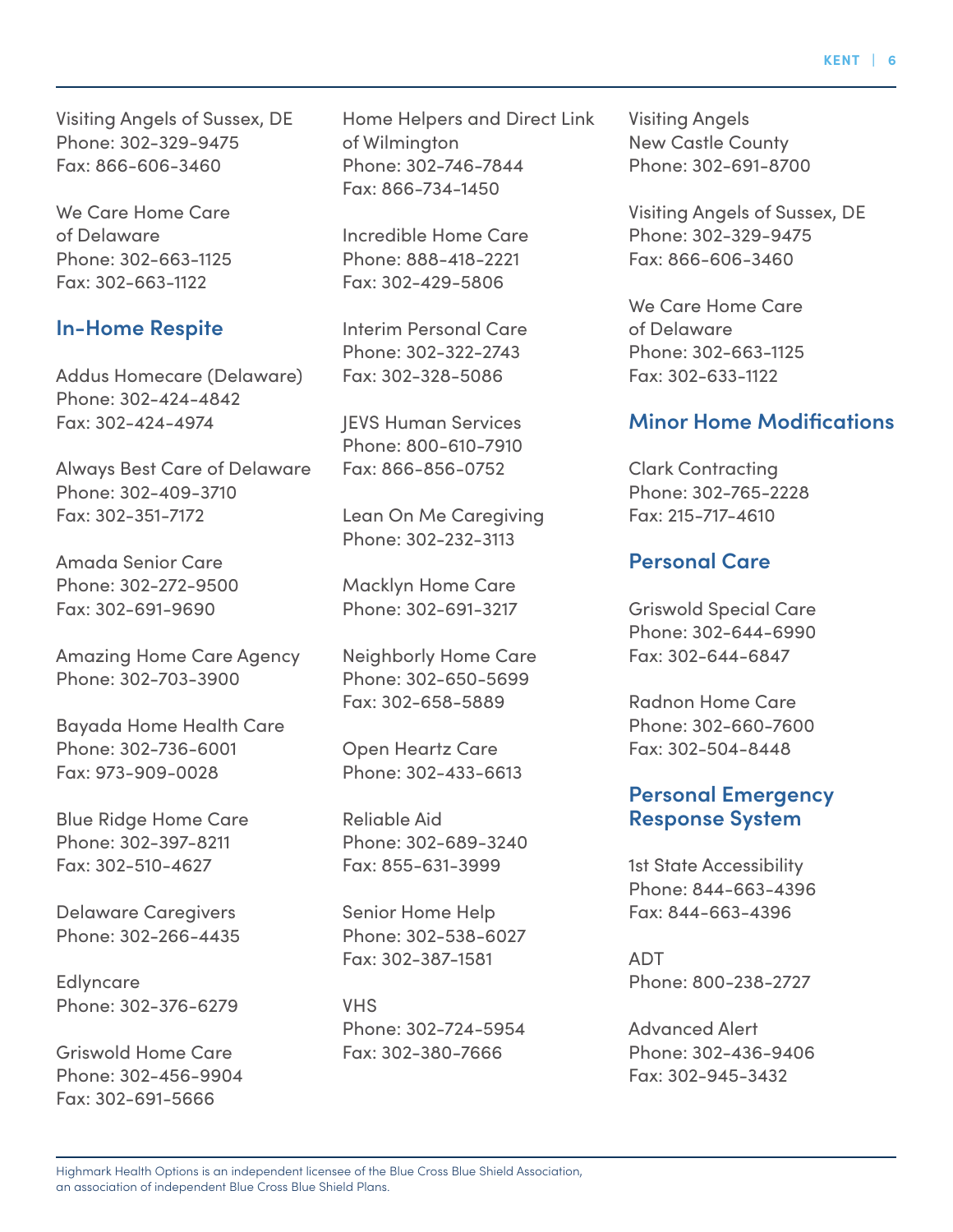Connect America.com Phone: 800-215-4206 Fax: 800-490-8313

Crisis Connect Phone: 302-467-3977 Fax: 833-732-2287

Critical Signal Technologies Phone: 855-357-2139 Fax: 800-325-5145

Emergency Link Phone: 302-559-5652 Fax: 844-663-4396

Home Helpers And Direct Link of Wilmington Phone: 302-746-7844 Fax: 866-734-1450

Lifeline Systems Company Phone: 800-368-2925

**Lifestation** Phone: 800-998-2400 Fax: 866-725-8677

Link to Life Phone: 888-557-4462 Fax: 800-325-5145

Medihill Phone: 855-633-4445

Medscope America **Corporation** Phone: 800-645-2060 Ext-711 Fax: 610-896-7233

Seacure Solutions Phone: 302-567-8500 Fax: 302-313-4977

#### **Support for Self Directed Attendant Care Svc**

Easter Seals Delaware Phone: 302-324-4444 Fax: 302-324-4441

JEVS Human Services Phone: 800-610-7910

VHS Phone: 302-724-5954 Fax: 302-324-7666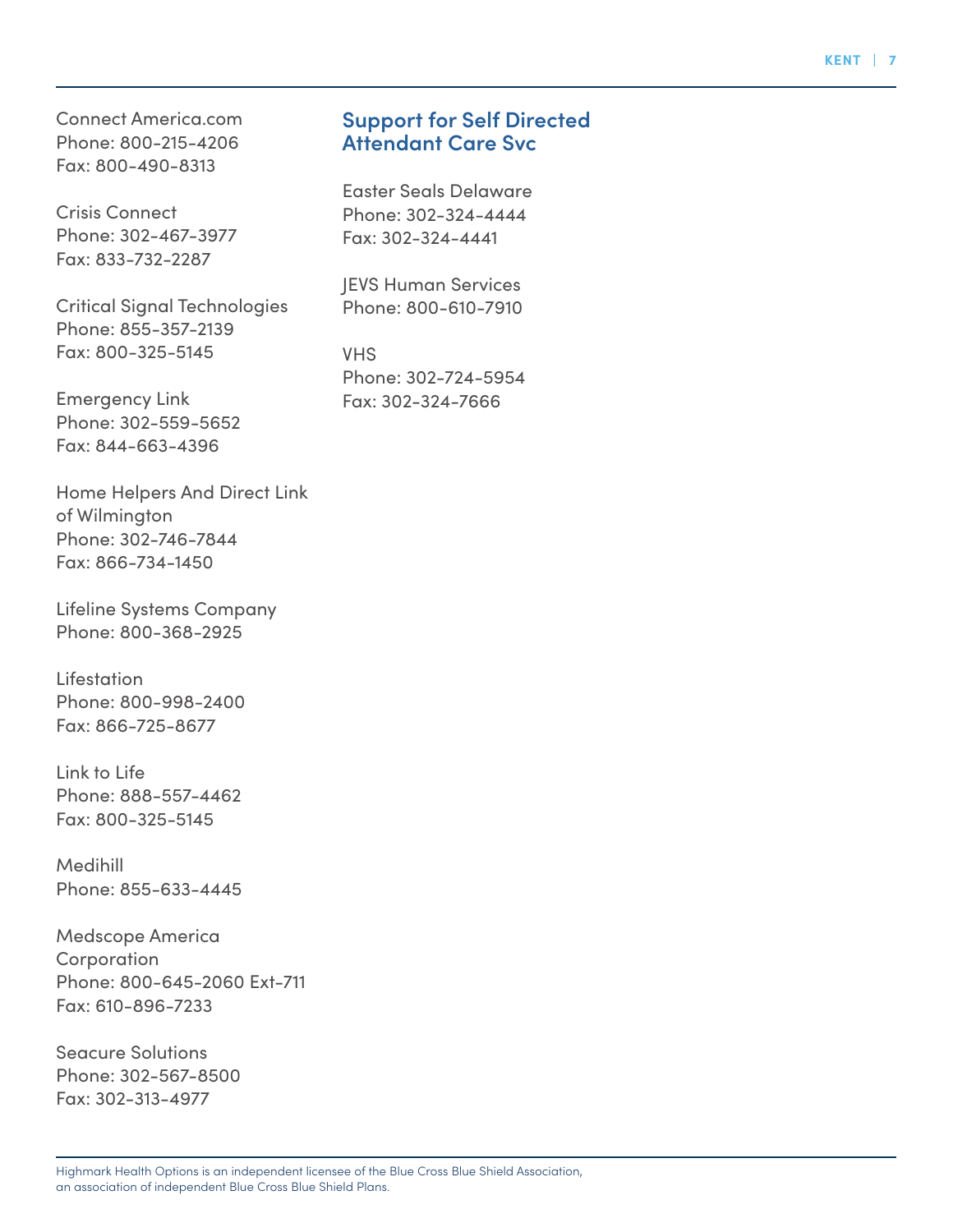#### **New Castle**

#### **Adult Day Care**

Delaware Adult Daycare Phone: 302-276-2289 Fax: 302-276-2179

Easter Seals of DE and MD Eastern Shore Phone: 302-324-4444 Fax: 302-324-4441

Elwyn Phone: 302-657-5607 Fax: 302-657-5647

Messiah's Angels ADC Phone: 302-365-5516

Modern Maturity Center Phone: 302-734-1200 Fax: 302-674-1265

Point of Hope Phone: 302-731-7676 Fax: 302-731-7477

Silvercare Adult Daycare Phone: 484-470-6500 Fax: 610-886-4158

Weston Adult Day Care Center Phone: 302-328-6425

#### **Assistive Technology**

1st State Accessibility Phone: 844-663-4396 Fax: 844-663-4396

Crisis Connect Phone: 302-467-3977 First Choice Home Medical Equipment Phone: 610-705-9292 Fax: 302-323-7978

Med Care Phone: 302-738-9742

#### **Attendant Care**

Addus Homecare (Delaware) Phone: 302-222-7087 Fax: 302-424-4974

Always Best Care of Delaware Phone: 302-409-3710 Fax: 302-351-7172

Amazing Home Care Agency Phone: 302-703-3900 Fax: 302-366-4744

Americare Home Solutions Phone: 302-747-7424 Fax: 302-747-7043

At Home Care Agency Phone: 302-883-2059 Fax: 302-883-3801

Blue Ridge Home Care Phone: 302-397-8211 Fax: 302-510-4627

Carpevita Home Care Phone: 302-482-4305

Comfort Keepers Phone: 302-322-6717 Fax: 302-322-6487

Dependable Community Home Care Phone: 302-525-6911

Easter Seals of DE and MD Eastern Shore Phone: 302-324-4444 Fax: 302-324-1299

Edlyncare Phone: 302-376-6279

Four Seasons Healthcare Phone: 302-358-2114 Fax: 610-552-9619

Greater Works Companion Care Phone: 302-384-7861 Fax: 302-384-7863

Griswold Home Care Phone: 302-456-9904 Fax: 302-691-5666

Griswold Special Care Phone: 302-644-6990 Fax: 302-644-6847

Home Helpers and Direct Link of Wilmington Phone: 302-746-7844 Fax: 866-734-1450

Home Instead Senior Care Phone: 302-697-6435

Homewatch Caregivers of Delaware Phone: 302-442-4260

Incredible Home Care Phone: 888-418-2221

Ingleside Home Health Care Phone: 302-575-0250 Fax: 302-575-9955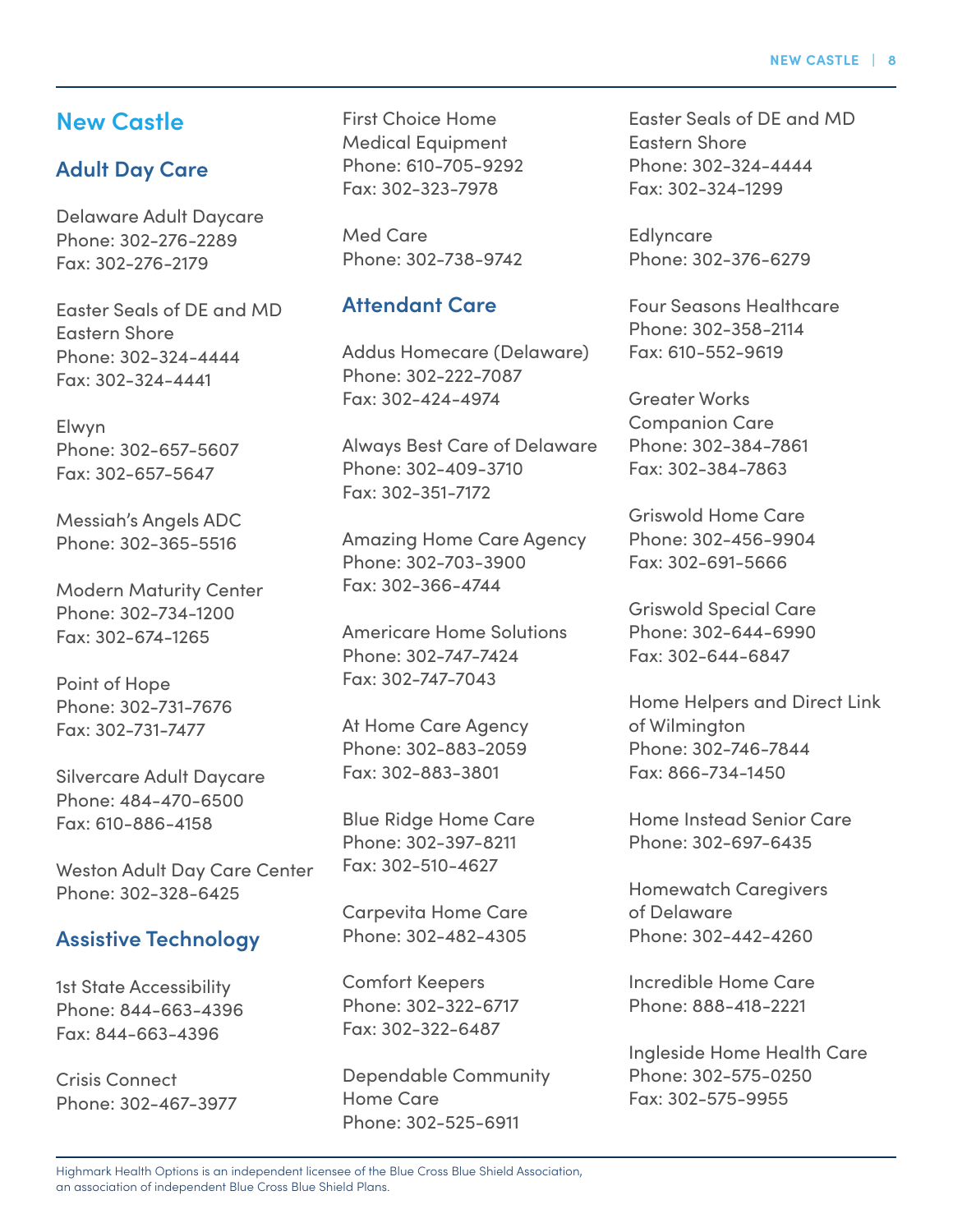Interim Healthcare of Delaware Phone: 302-322-2743 Fax: 302-328-5086

Interim Personal Care Phone: 302-322-2743 Fax: 302-328-5086

Lean On Me Caregiving Phone: 302-232-3113

Macklyn Home Care Phone: 302-691-3217

Neighborly Home Care Phone: 302-650-5699 Fax: 610-744-4148

Neuro-Care Total-Care Phone: 302-738-6400

Open Heartz Care Phone: 302-433-6613

Open Systems Healthcare Phone: 302-298-3260 Fax: 302-397-2793

Patriot Home Health Care Phone: 302-467-3535 Fax: 302-397-8998

Reliable Aid Phone: 302-689-3240 Fax: 855-631-3999

Senior Home Help Phone: 302-538-6027 Fax: 302-387-1581

Shorecare of Delaware Phone: 888-482-8201 Fax: 888-330-8395

Solution On-Call Services Phone: 302-353-4328 Fax: 302-502-3356

Tailored Care Phone: 302-697-1633 Fax: 866-397-8966

Trinity Home Health Care Phone: 302-838-2710 Fax: 302-838-2401

VHS Phone: 302-724-5954 Fax: 302-380-7666

Visiting Angels New Castle **County** Phone: 302-691-8700 Fax: 302-691-8705

We Care Home Care of Delaware Phone: 302-663-1125 Fax: 302-663-1122

#### **Crisis Management**

Recovery Innovations Phone: 302-318-6070 Fax: 602-650-1616

#### **Home-Delivered Meals**

Independent Living Systems Phone: 305-262-1292

Mom's Meals Phone: 877-508-6667 Fax: 515-266-6120

St. Anthony's Community Center Phone: 302-421-3721 Fax: 302-421-3725

#### **Home Health**

Bayada Home Health Care Phone: 800-305-3000 Fax: 877-572-4137

#### **Home Health**— **Freestanding**

Addus Homecare Phone: 302-424-4842

Affinity Home Care Services Phone: 302-264-9363

Aston Home Health Phone: 302-421-3687

Aveanna Healthcare Phone: 302-504-4101

Bayada Home Health Care Phone: 800-305-3000 Fax: 800-705-1429

Care at Home of Delaware Phone: 302-502-7138

Caring N Action Nursing Agency Phone: 302-368-2273

Caritas Home Health Service Phone: 302-525-6331 Fax: 888-214-2867

Christiana Care VNA Phone: 302-323-8200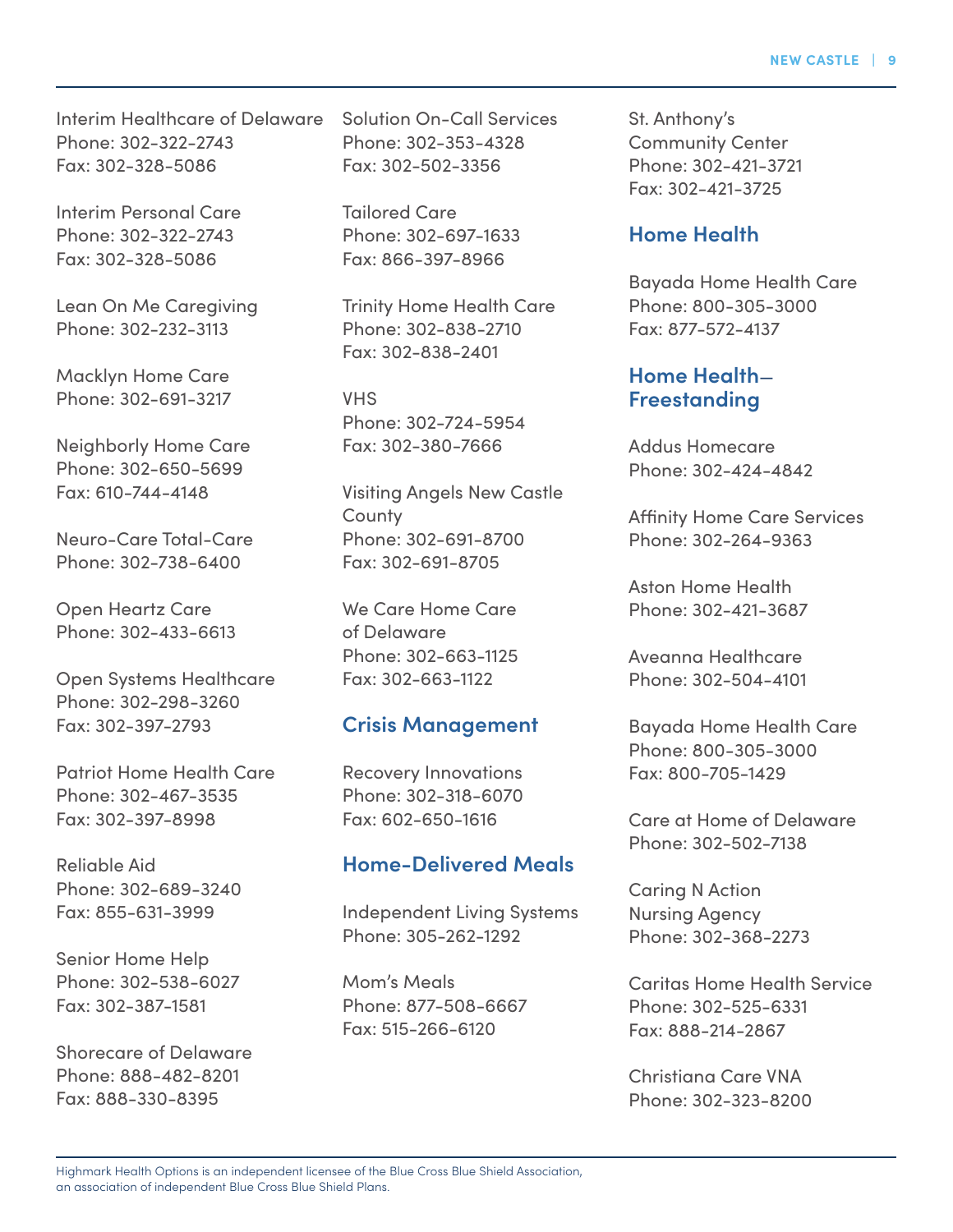Edlyncare Phone: 302-376-6279

IJN Health Systems Phone: 302-239-0987

Mirage Health Services Phone: 302-349-7227 Fax: 302-317-9079

Neuro Care Total Care Phone: 302-738-6400

Patriot Home Health Care Phone: 302-467-3535 Fax: 302-397-8771

Preferred Home Health Care And Nursing Services Phone: 302-732-1900 Fax: 833-246-9061

Silver Lining Home Healthcare Phone: 302-724-7902 Fax: 855-631-4365

St Francis Home Health Phone: 610-355-1000

Steps Homecare Services Phone: 302-803-5354

Trinity Home Health Care Phone: 410-620-9366 Fax: 302-838-2401

Unity Healthcare Services Phone: 302-698-6312 Fax: 302-264-4716

VHS Phone: 302-724-5954

#### **Homemaker Chore Services**

Addus Homecare (Delaware) Phone: 302-222-7087 Fax: 302-424-4974

Always Best Care of Delaware Phone: 302-409-3710 Fax: 302-351-7172

Amada Senior Care Phone: 302-272-9500 Fax: 302-691-9690

Aveanna Healthcare Phone: 302-504-4101 Fax: 302-504-4112

Bayada Home Health Care Phone: 302-736-6001 Fax: 973-909-0028

Blue Ridge Home Care Phone: 302-397-8211 Fax: 302-510-4627

Delaware Caregivers Phone: 302-266-4435

Dependable Community Home Care Phone: 302-525-6911

**Edlyncare** Phone: 302-376-6279

Empathy Home Care Phone: 302-722-1538

Griswold Home Care Phone: 302-456-9904 Fax: 302-691-5666

Home Helpers and Direct Link of Wilmington Phone: 302-746-7844 Fax: 866-734-1450

Homewatch Caregivers of Delaware Phone: 302-442-4260

Incredible Home Care Phone: 888-418-2221 Fax: 302-429-5806

Interim Personal Care Phone: 302-322-2743 Fax: 302-328-5086

Macklyn Home Care Phone: 302-691-3217

Neighborly Home Care Phone: 302-650-5699 Fax: 610-744-4148

Open Heartz Care Phone: 302-433-6613

Radnon Home Care Phone: 302-660-7600 Fax: 302-504-8448

Senior Home Help Phone: 302-538-6027 Fax: 302-387-1581

VHS Phone: 302-724-5954 Fax: 302-380-7666

Visiting Angels Dover Phone: 302-751-3324 Fax: 302-256-7223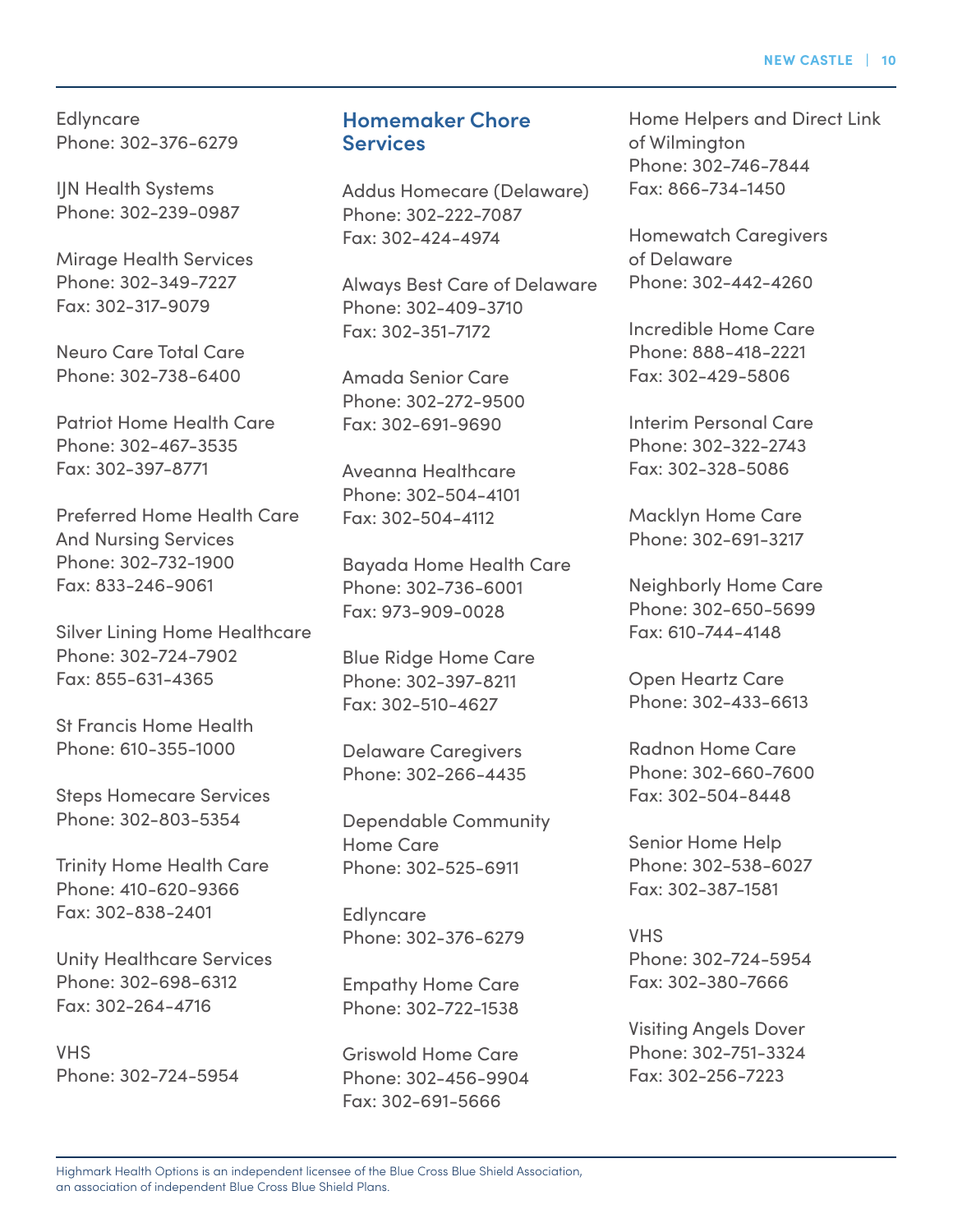We Care Home Care of Delaware Phone: 302-663-1125 Fax: 302-663-1122

#### **In-Home Respite**

Addus Homecare (Delaware) Phone: 302-424-4842 Fax: 302-424-4974

Always Best Care of Delaware Phone: 302-409-3710 Fax: 302-351-7172

Amada Senior Care Phone: 302-272-9500 Fax: 302-691-9690

Amazing Home Care Agency Phone: 302-703-3900

Bayada Home Health Care Phone: 302-736-6001 Fax: 973-909-0028

Blue Ridge Home Care Phone: 302-397-8211 Fax: 302-510-4627

Delaware Caregivers Phone: 302-266-4435

**Edlyncare** Phone: 302-376-6279

Griswold Home Care Phone: 302-456-9904 Fax: 302-691-5666

Home Helpers and Direct Link of Wilmington Phone: 302-746-7844 Fax: 866-734-1450

Incredible Home Care Phone: 888-418-2221 Fax: 302-429-5806

Interim Personal Care Phone: 302-322-2743 Fax: 302-328-5086

JEVS Human Services Phone: 800-610-7910 Fax: 866-856-0752

Lean On Me Caregiving Phone: 302-232-3113

Macklyn Home Care Phone: 302-691-3217

Neighborly Home Care Phone: 302-650-5699 Fax: 302-658-5889

Neuro Care Total Care Phone: 302-738-6400 Fax: 302-738-9742

Open Heartz Care Phone: 302-433-6613

Reliable Aid Phone: 302-689-3240 Fax: 855-631-3999

Senior Home Help Phone: 302-538-6027 Fax: 302-387-1581

VHS Phone: 302-724-5954 Fax: 302-380-7666

Visiting Angels New Castle County Phone: 302-691-8700 We Care Home Care of Delaware Phone: 302-663-1125 Fax: 302-633-1122

#### **Inpatient Respite**

Seasons Hospice and Palliative Care of Delaware Phone: 302-533-3800

#### **Minor Home Modifications**

1st State Accessibility Phone: 844-663-4396 Ext-101 Fax: 844-663-4396

Clark Contracting Phone: 302-765-2228 Fax: 215-717-4610

True Mobility Phone: 302-836-4110 Fax: 302-836-4781

#### **Personal Care**

Griswold Special Care Phone: 302-644-6990 Fax: 302-644-6847

Radnon Home Care Phone: 302-660-7600 Fax: 302-504-8448

#### **Personal Emergency Response System**

1st State Accessibility Phone: 844-663-4396 Fax: 844-663-4396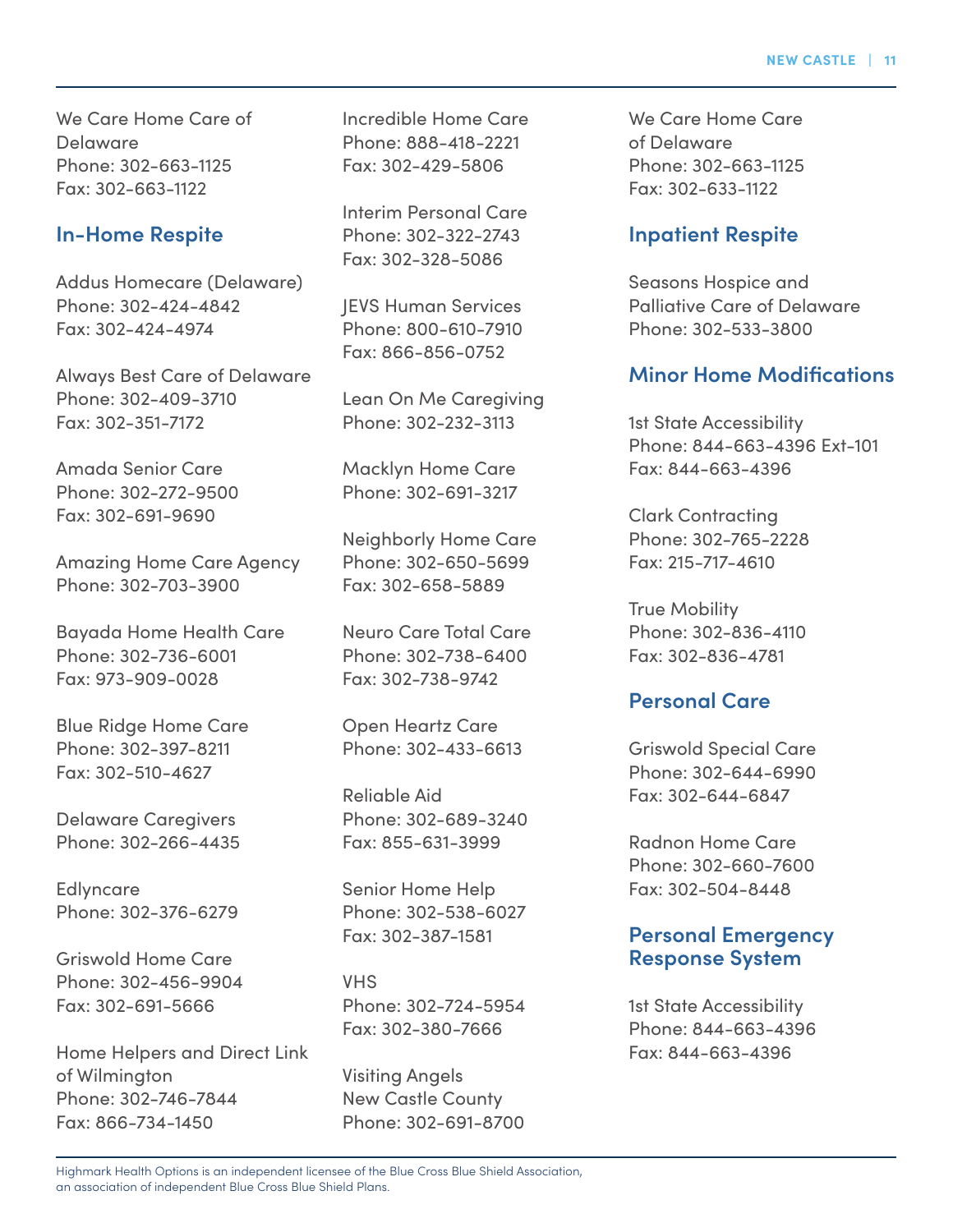ADT Phone: 800-238-2727

Advanced Alert Phone: 302-436-9406 Fax: 302-945-3432

Connect America.com Phone: 800-215-4206 Fax: 800-490-8313

Crisis Connect Phone: 302-467-3977 Fax: 833-732-2287

Critical Signal Technologies Phone: 855-357-2139 Fax: 800-325-5145

Emergency Link Phone: 302-559-5652 Fax: 844-663-4396

Home Helpers and Direct Link of Wilmington Phone: 302-746-7844 Fax: 866-734-1450

Lifeline Systems Company Phone: 800-368-2925

Lifestation Phone: 800-998-2400 Fax: 866-725-8677

Link to Life Phone: 888-557-4462 Fax: 800-325-5145

Medihill Phone: 855-633-4445 Medscope America **Corporation** Phone: 800-645-2060 Ext-711 Fax: 610-896-7233

Seacure Solutions Phone: 302-567-8500 Fax: 302-313-4977

#### **Support for Self Directed Attendant Care Svc**

Easter Seals Delaware Phone: 302-324-4444 Fax: 302-324-4441

JEVS Human Services Phone: 800-610-7910

VHS Phone: 302-724-5954 Fax: 302-380-7666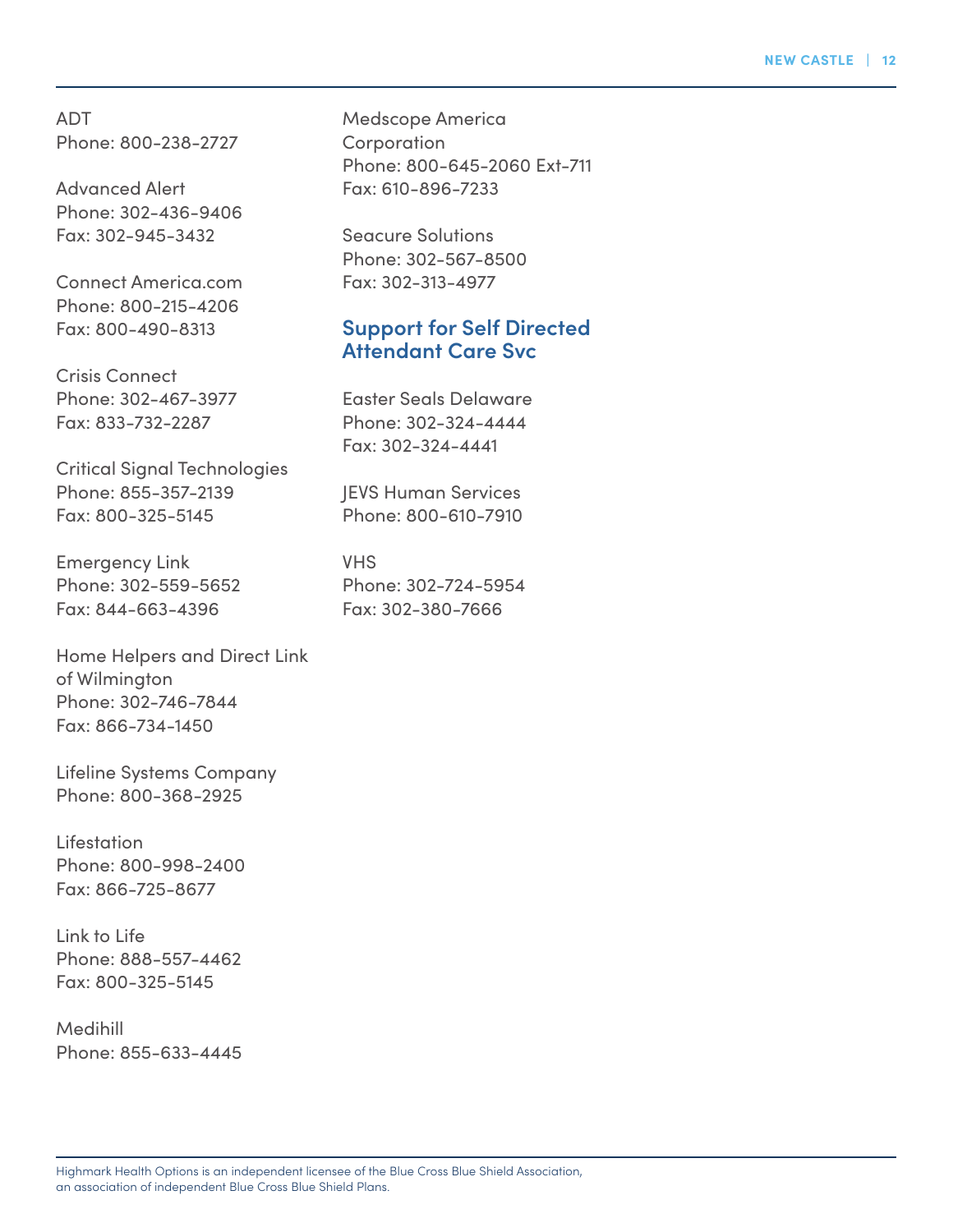#### Highmark Health Options is an independent licensee of the Blue Cross Blue Shield Association, an association of independent Blue Cross Blue Shield Plans.

### **Sussex**

## **Adult Day Care**

Easter Seals of DE and MD Eastern Shore Phone: 302-324-4444 Fax: 302-324-1299

Modern Maturity Center Phone: 302-734-1200 Fax: 302-674-1265

Point of Hope Phone: 302-731-7676 Fax: 302-731-7477

Silvercare Adult Daycare Phone: 484-470-6500 Fax: 610-886-4158

Weston Adult Day Care Center Phone: 302-328-6425

## **Assistive Technology**

1st State Accessibility Phone: 844-663-4396 Fax: 844-663-4396

Crisis Connect Phone: 302-467-3977

Independence Prosthetics Orthotics Newark Phone: 302-212-5552 Fax: 302-369-9060

Peninsula Home Health Care Phone: 302-629-5672 Fax: 302-628-1587

## **Attendant Care**

Always Best Care Phone: 302-409-3710 Fax: 302-409-3710

Amada Senior Care Phone: 302-272-9500 Fax: 302-272-9500

Amazing Home Care Agency Phone: 302-703-3900 Fax: 302-703-3900

Americare Home Solutions Phone: 302-747-7424 Fax: 302-747-7424

At Home Care Agency Phone: 302-883-2059 Fax: 302-883-2059

Blue Ridge Home Care Phone: 302-397-8211 Fax: 302-397-8211

Cheer Phone: 302-854-9500 Fax: 302-854-9500

Easter Seals of DE and MD Eastern Shore Phone: 302-324-4444 Fax: 302-324-4444

Four Seasons Healthcare Phone: 302-358-2114 Fax: 302-358-2114

Greater Works Companion Care Phone: 302-384-7861 Fax: 302-384-7861

Griswold Home Care Phone: 302-644-6990 Fax: 302-644-6990

Griswold Special Care Phone: 302-644-6990 Fax: 302-644-6990

Home Instead Senior Care Phone: 302-697-6435 Fax: 302-697-6435

Homewatch Caregivers of Delaware Phone: 302-442-4260 Fax: 302-442-4260

Homewell Care Services Phone: 302-467-3443 Fax: 302-467-3443

Ingleside Home Health Care Phone: 302-575-0250 Fax: 302-575-0250

Interim Healthcare of Delaware Phone: 302-322-2743 Fax: 302-322-2743

Interim Personal Care Phone: 302-322-2743 Fax: 302-322-2743

Lean On Me Caregiving Phone: 302-232-3113 Fax: 302-232-3113

Neighborly Home Care Inc Phone: 302-650-5699 Fax: 302-650-5699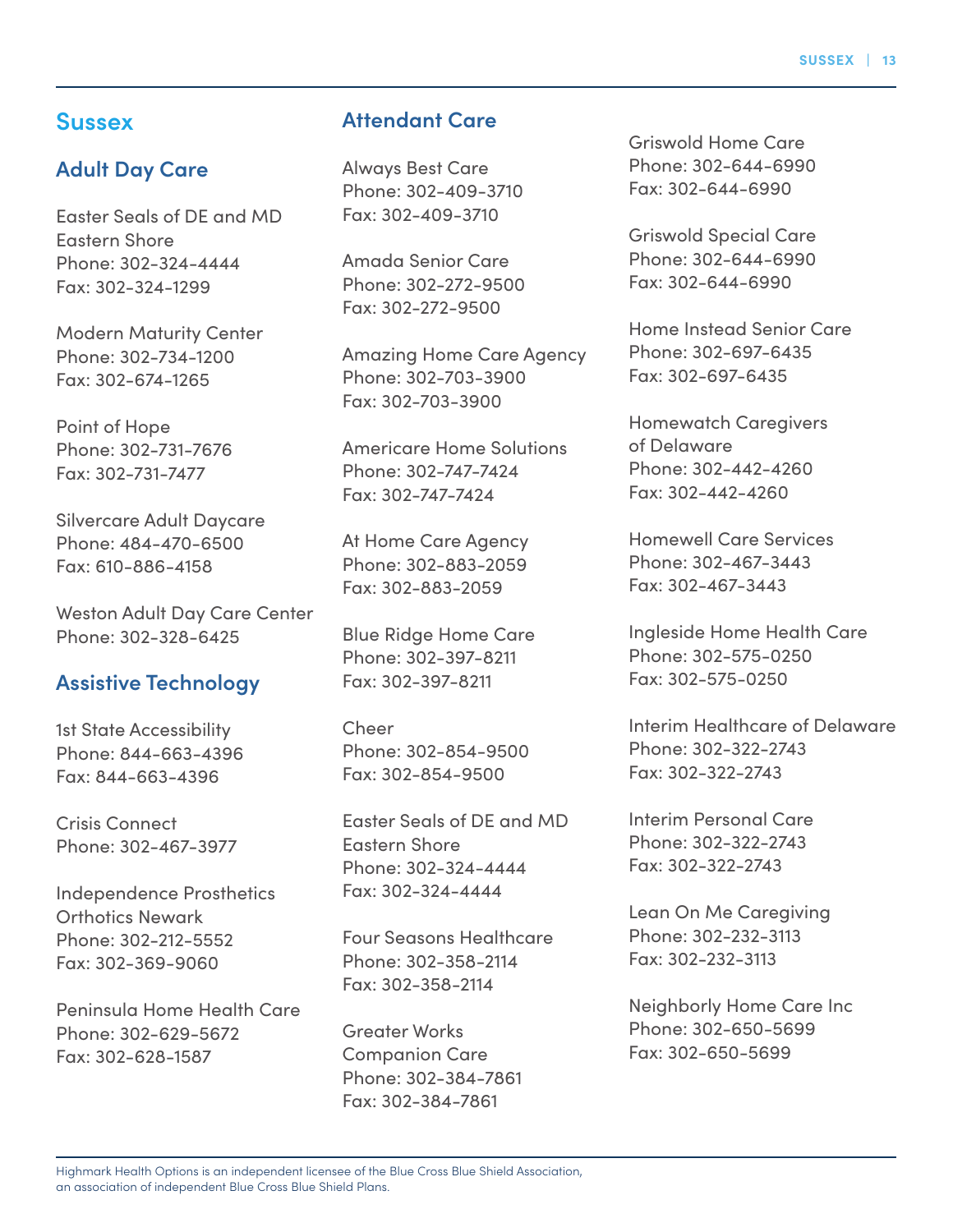Open Systems Healthcare Inc Phone: 302-298-3260 Fax: 302-298-3260

Patriot Home Health Care Phone: 302-467-3535 Fax: 302-467-3535

Senior Home Help Phone: 302-538-6027 Fax: 302-538-6027

Shorecare of Delaware Phone: 888-482-8201 Fax: 888-482-8201

Solution On-Call Services Phone: 302-353-4328 Fax: 302-353-4328

Tailored Care Phone: 302-697-1633 Fax: 302-697-1633

VHS Phone: 302-724-5954 Fax: 302-724-5954

Visiting Angels of Sussex, DE Phone: 302-329-9475 Fax: 302-329-9475

#### **Crisis Management**

Recovery Innovations Phone: 302-424-5660 Fax: 302-424-5661

#### **Day Habilitation**

Cheer Phone: 302-856-5187 Fax: 302-856-5451

Kent Sussex Industries Phone: 302-422-4014 Fax: 302-422-5848

Peachtree Health Group Phone: 302-240-0240

#### **Home-Delivered Meals**

Cheer Phone: 302-515-3040 Fax: 302-515-3071

Independent Living Systems Phone: 305-262-1292

Meals On Wheels of Lewes and Rehoboth Phone: 302-645-7449 Fax: 302-644-7676

Moms Meals Phone: 877-508-6667 Fax: 515-266-6120

Nanticoke Senior Center Phone: 302-629-4939 Fax: 302-629-2698

#### **Home Health**— **Freestanding**

Addus Homecare Phone: 302-424-4842

Affinity Home Care Services Phone: 302-264-9363 Aveanna Healthcare Phone: 302-422-3240

Bayada Home Health Care at Bayhealth Phone: 302-213-5030 Fax: 302-213-5033

Bayada Home Health Care Phone: 800-305-3000 Fax: 973-909-0028

Beebe Home Health Agency Phone: 302-934-5830 Ext 2026

Mirage Health Services Phone: 302-349-7227 Fax: 302-317-9079

Peninsula Home Care at Nanticoke Phone: 302-629-4914

Silver Lining Home Healthcare Phone: 302-724-7902 Fax: 855-631-4365

Steps Homecare Services Phone: 302-803-5354

Summit Orthopaedic Home Care Phone: 302-703-0800

Unity Healthcare Services Phone: 302-698-6312 Fax: 302-264-4716

VHS Phone: 302-724-5954

#### **Homemaker Chore Services**

Addus Homecare (Delaware) Phone: 302-222-7087 Fax: 302-424-4974

Amada Senior Care Phone: 302-272-9500 Fax: 302-691-9690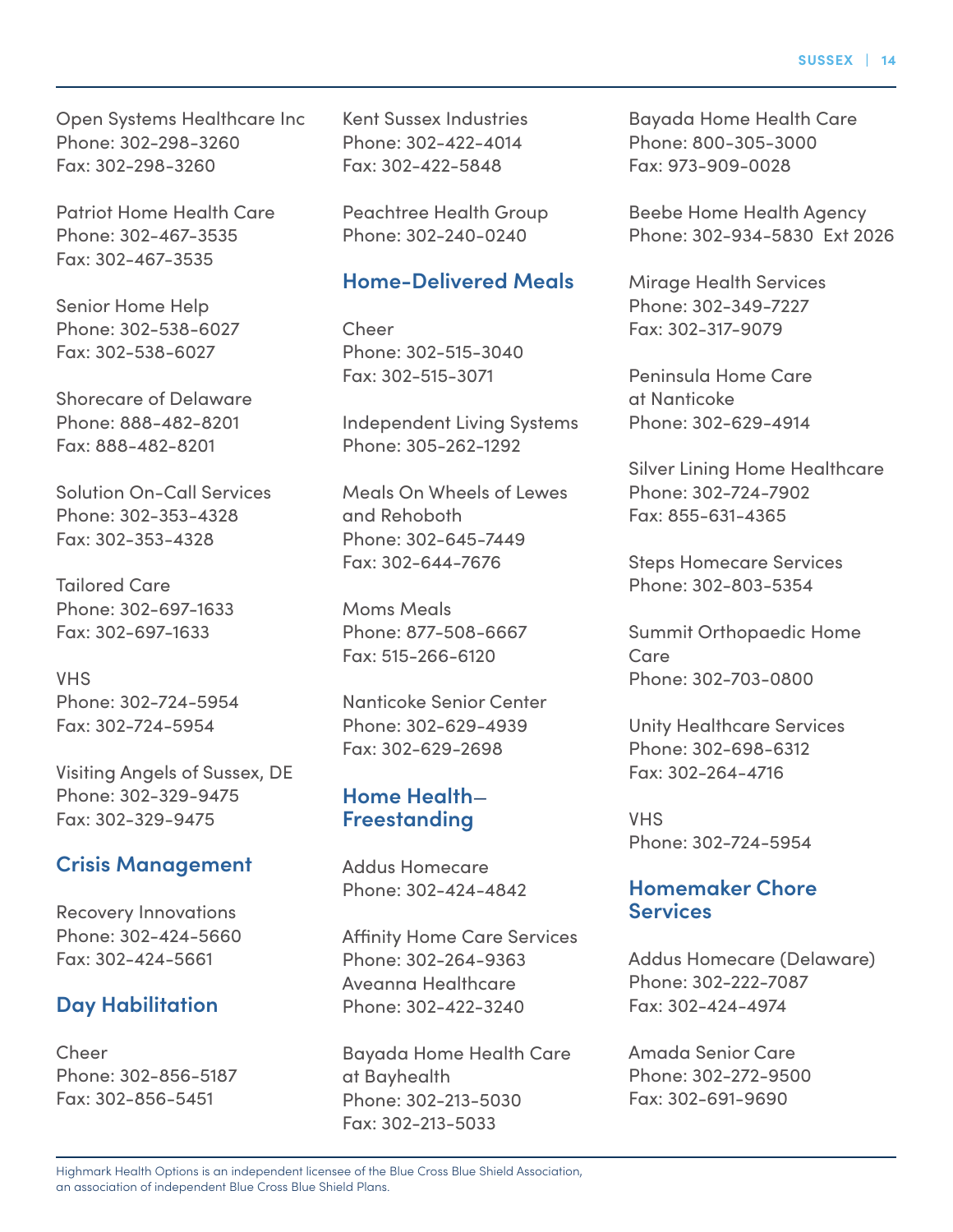Bayada Home Health Care Phone: 302-736-6001 Fax: 973-909-0028

Blue Ridge Home Care Phone: 302-397-8211 Fax: 302-510-4627

Homewatch Caregivers of Delaware Phone: 302-442-4260

Interim Personal Care Phone: 302-322-2743 Fax: 302-328-5086

Senior Home Help Phone: 302-538-6027 Fax: 302-387-1581

VHS Phone: 302-724-5954 Fax: 302-380-7666

Visiting Angels Dover Phone: 302-751-3324 Fax: 302-256-7223

Visiting Angels Of Sussex, DE Phone: 302-329-9475 Fax: 866-606-3460

#### **In-Home Respite**

Addus Homecare (Delaware) Phone: 302-424-4842 Fax: 302-424-4974

Amada Senior Care Phone: 302-272-9500 Fax: 302-691-9690

Amazing Home Care Agency Phone: 302-703-3900

Bayada Home Health Care Phone: 302-736-6001 Fax: 973-909-0028

Blue Ridge Home Care Phone: 302-397-8211 Fax: 302-510-4627

Interim Personal Care Phone: 302-322-2743 Fax: 302-328-5086

JEVS Human Services Phone: 800-610-7910 Fax: 866-856-0752

Lean On Me Caregiving Phone: 302-232-3113

Neighborly Home Care Phone: 302-650-5699 Fax: 302-658-5889

Senior Home Help Phone: 302-538-6027 Fax: 302-387-1581

VHS Phone: 302-724-5954 Fax: 302-380-7666

Visiting Angels Of Sussex, DE Phone: 302-329-9475 Fax: 866-606-3460

#### **Minor Home Modifications**

Accessible Solutions Phone: 302-500-0950 Fax: 302-664-1742

#### **Personal Care**

Griswold Special Care Phone: 302-644-6990 Fax: 302-644-6847

#### **Personal Emergency Response System**

1st State Accessibility Phone: 844-663-4396 Fax: 844-663-4396

ADT Phone: 800-238-2727

Advanced Alert Phone: 302-436-9406 Fax: 302-945-3432

Connect America.com Phone: 800-215-4206 Fax: 800-490-8313

Crisis Connect Phone: 302-467-3977 Fax: 833-732-2287

Critical Signal Technologies Phone: 855-357-2139 Fax: 800-325-5145

Emergency Link Phone: 302-559-5652 Fax: 844-663-4396 Lifeline Systems Company Phone: 800-368-2925

Lifestation Phone: 800-998-2400 Fax: 866-725-8677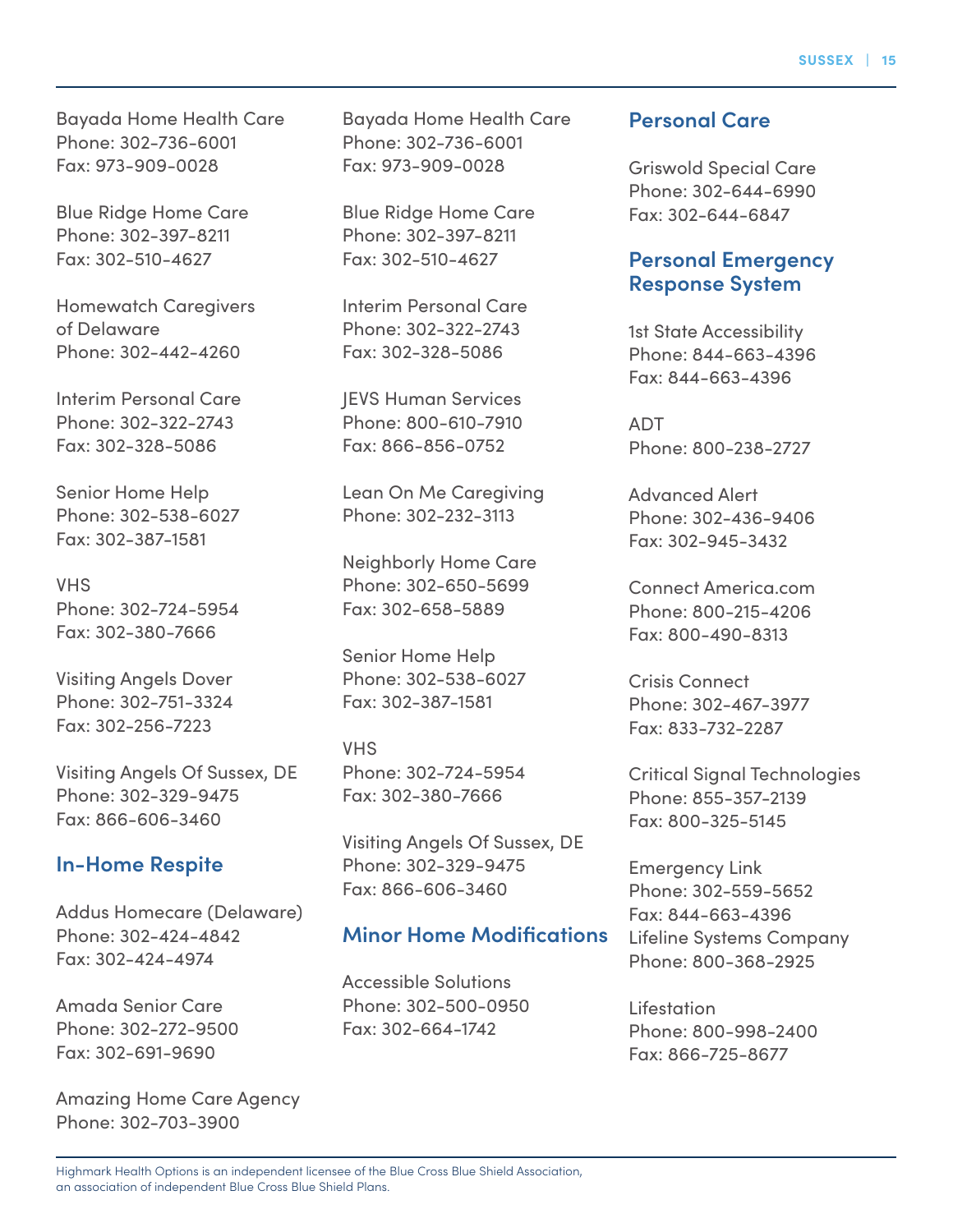Link to Life Phone: 888-557-4462 Fax: 800-325-5145

Medihill Phone: 855-633-4445

Medscope America **Corporation** Phone: 800-645-2060 Ext-711 Fax: 610-896-7233

Seacure Solutions Phone: 302-567-8500 Fax: 302-313-4977

#### **Support for Self Directed Attendant Care Svc**

Easter Seals Delaware Phone: 302-324-4444 Fax: 302-324-4441

JEVS Human Services Phone: 800-610-7910

VHS Phone: 302-724-5954 Fax: 302-380-7666